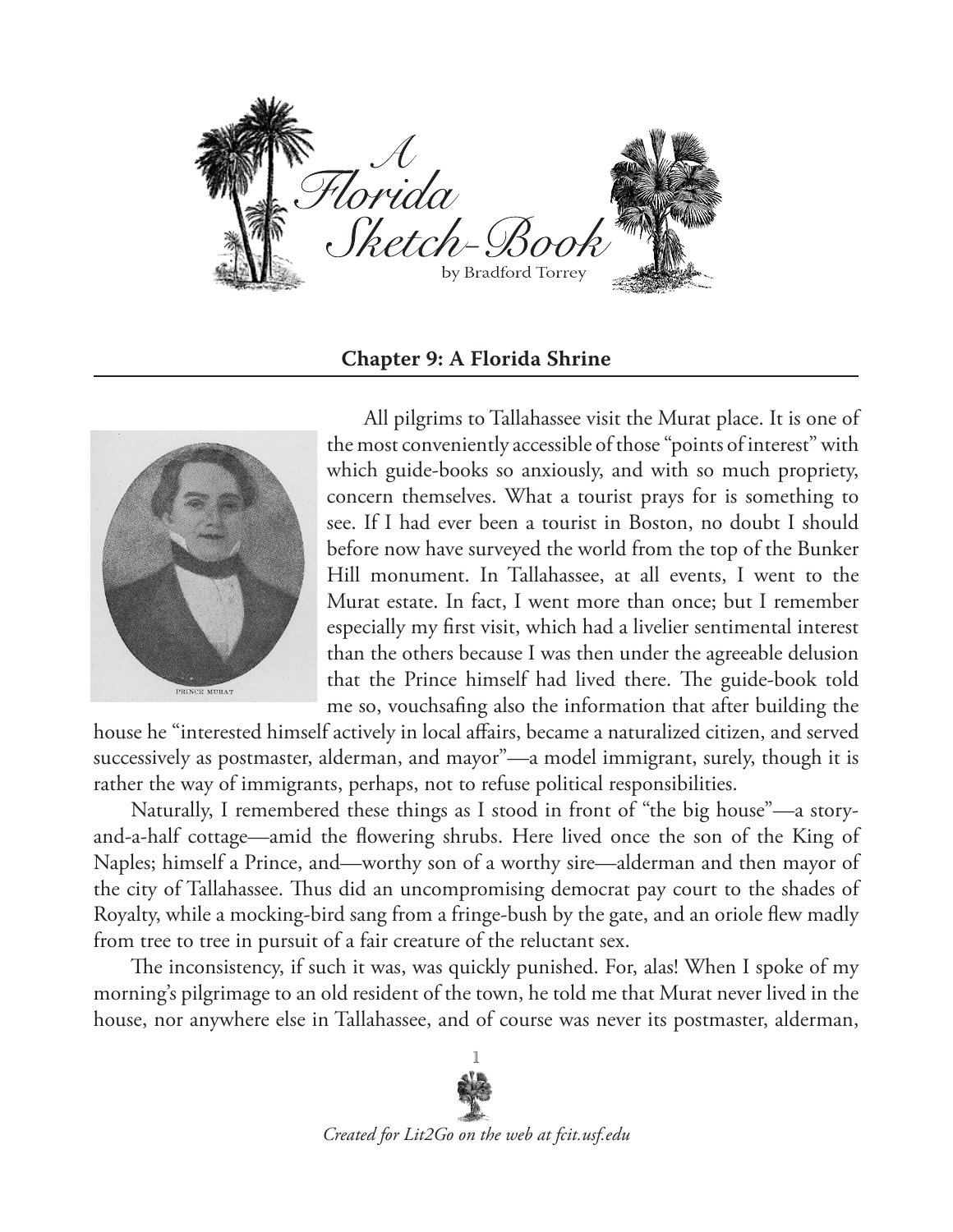or mayor. The Princess, he said, built the house after her husband's death, and lived there, a widow. I appealed to the guide-book. My informant sneered,—politely,—and brought me a still older Tallahassean, Judge ——, whose venerable name I am sorry to have forgotten, and that indisputable citizen confirmed all that his neighbor had said. For once, the guide-book compiler must have been misinformed.

The question, happily, was one of no great consequence. If the Prince had never lived in the house, the Princess had; and she, by all accounts (and I make certain her husband would have said the same), was the worthier person of the two. And even if neither of them had lived there, if my sentiment had been all wasted (but there was no question of tears), the place itself was sightly, the house was old, and the way thither a pleasant one—first down the hill in a zigzag course to the vicinity of the railway station, then by a winding country road through the valley past a few negro cabins, and up the slope on the farther side. Prince Murat, or no Prince Murat, I should love to travel that road to-day, instead of sitting before a Massachusetts fire, with the ground deep under snow, and the air full of thirty or forty degrees of frost.

In the front yard of one of the cabins opposite the car-wheel foundry, and near the station, as I now remember, a middle-aged negress was cutting up an oak log. She swung the axe with vigor and precision, and the chips flew; but I could not help saying, "You ought to make the man do that."

She answered on the instant. "I would," she said, "if I had a man to make."

"I'm sure you would," I thought. Her tongue was as sharp as her axe.

Ought I to have ventured a word in her behalf, I wonder, when a man of her own color, and a pretty near neighbor, told me with admirable naivete the story of his bereavement and his hopes? His wife had died a year before, he said, and so far, though he had not let the grass grow under his feet, he had found no one to take her place. He still meant to do so, if he could. He was only seventy-four years old, and it was not good for a man to be alone. He seemed a gentle spirit, and I withheld all mention of the stalwart and manless wood-cutter. I hope he went farther, and fared better. So youthful as he was, surely there was no occasion for haste.

When I had skirted a cotton-field—the crop just out of the ground—and a bit of wood on the right, and a swamp with a splendid display of white water-lilies on the left, and had begun to ascend the gentle slope, I met a man of considerably more than seventy-four years.

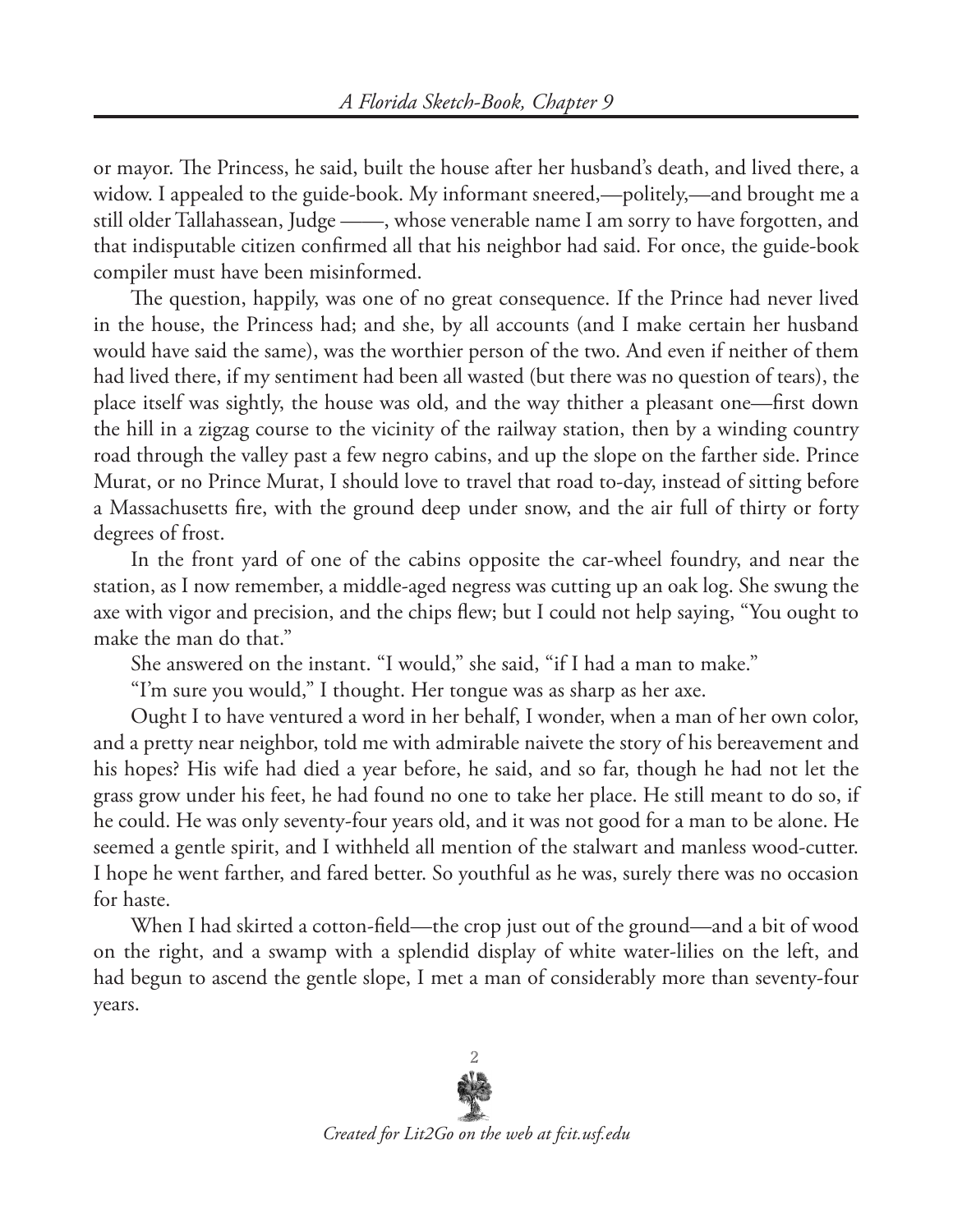"Can you tell me just where the Murat place is?" I inquired.

He grinned broadly, and thought he could. He was one of the old Murat servants, as his father had been before him. "I was borned on to him," he said, speaking of the Prince. Murat was "a gentleman, sah." That was a statement which it seemed impossible for him to repeat often enough. He spoke from a slave's point of view. Murat was a good master. The old man had heard him say that he kept servants "for the like of the thing." He didn't abuse them. He "never was for barbarizing a poor colored person at all." Whipping? Oh, yes. "He didn't miss your fault. No, sah, he didn't miss your fault." But his servants never were "ironed." He "didn't believe in barbarousment."

The old man was thankful to be free; but to his mind emancipation had not made everything heavenly. The younger set of negroes ("my people" was his word) were on the wrong road. They had "sold their birthright," though exactly what he meant by that remark I did not gather. "They ain't got no sense," he declared, "and what sense they has got don't do 'em no good."

I told him finally that I was from the North. "Oh, I knows it," he exclaimed, "I knows it;" and he beamed with delight. How did he know, I inquired. "Oh, I knows it. I can see it in you. Anybody would know it that had any jedgment at all. You's a perfect gentleman, sah." He was too old to be quarreled with, and I swallowed the compliment.

I tore myself away, or he might have run on till night—about his old master and mistress, the division of the estate, an abusive overseer ("he was a perfect dog, sah!"), and sundry other things. He had lived a long time, and had nothing to do now but to recall the past and tell it over. So it will be with us, if we live so long. May we find once in a while a patient listener.

This patriarch's unfavorable opinion as to the prospects of the colored people was shared by my hopeful young widower before mentioned, who expressed himself quite as emphatically. He was brought up among white people ("I's been taughted a heap," he said), and believed that the salvation of the blacks lay in their recognition of white supremacy. But he was less perspicacious than the older man. He was one of the very few persons whom I met at the South who did not recognize me at sight as a Yankee. "Are you a legislator-man?" he asked, at the end of our talk. The legislature was in session on the hill. But perhaps, after all, he only meant to flatter me.

If I am long on the way, it is because, as I love always to have it, the going and coming were the better part of the pilgrimage. The estate itself is beautifully situated, with far-away horizons; but it has fallen into great neglect, while the house, almost in ruins, and occupied

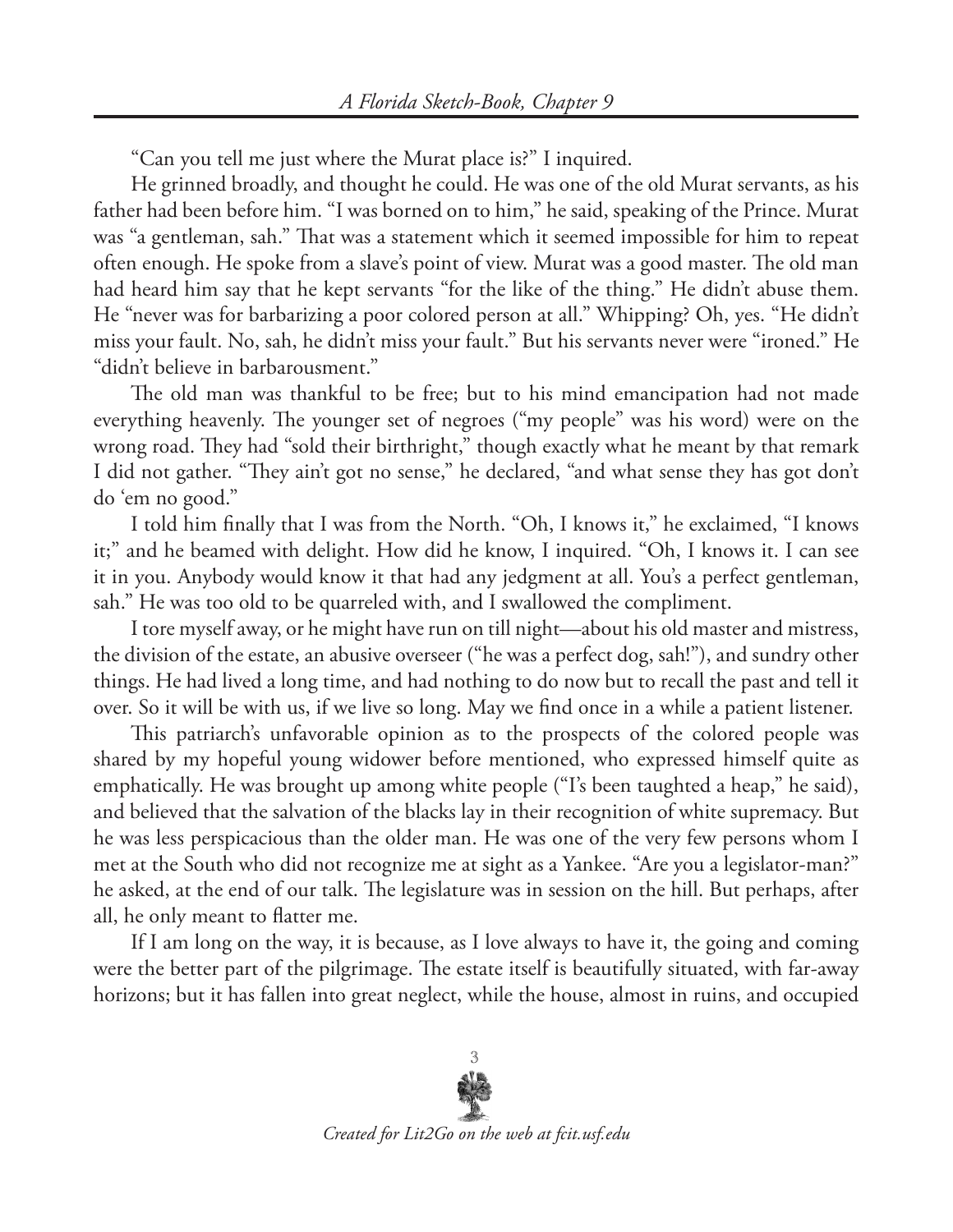by colored people, is to Northern eyes hardly more than a larger cabin. It put me in mind of the question of a Western gentleman whom I met at St. Augustine. He had come to Florida against his will, the weather and the doctor having combined against him, and was looking at everything through very blue spectacles. "Have you seen any of those fine old country mansions," he asked, "about which we read so often in descriptions of Southern, life?" He had been on the lookout for them, he averred, ever since he left home, and had yet to find the first one; and from his tone it was evident that he thought the Southern idea of a "fine old mansion" must be different from his.

The Murat house, certainly, was never a palace, except as love may have made it so. But it was old; people had lived in it, and died in it; those who once owned it, whose name and memory still clung to it, were now in narrower houses; and it was easy for the visitor—for one visitor, at least—to fall into pensive meditation. I strolled about the grounds; stood between the last year's cotton-rows, while a Carolina wren poured out his soul from an oleander bush near by; admired the confidence of a pair of shrikes, who had made a nest in a honeysuckle vine in the front yard; listened to the sweet music of mocking-birds, cardinals, and orchard orioles; watched the martins circling above the trees; thought of the Princess, and smiled at the black children who thrust their heads out of the windows of her "big house;" and then, with a sprig of honeysuckle for a keepsake, I started slowly homeward.

The sun by this time was straight overhead, but my umbrella saved me from absolute discomfort, while birds furnished here and there an agreeable diversion. I recall in particular some white-crowned sparrows, the first ones I had seen in Florida. At a bend in the road opposite the water-lily swamp, while I was cooling myself in the shade of a friendly pinetree,—enjoying at the same time a fence overrun with Cherokee roses,—a man and his little boy came along in a wagon. The man seemed really disappointed when I told him that I was going into town, instead of coming from it. It was pretty warm weather for walking, and he had meant to offer me a lift. He was a Scandinavian, who had been for some years in Florida. He owned a good farm not far from the Murat estate, which latter he had been urged to buy; but he thought a man wasn't any better off for owning too much land. He talked of his crops, his children, the climate, and so on, all in a cheerful strain, pleasant to hear. If the pessimists are right,—which may I be kept from believing,—the optimists are certainly more comfortable to live with, though it be only for ten minutes under a roadside shade-tree.

When I reached the street-car track at the foot of the hill, the one car which plies back and forth through the city was in its place, with the driver beside it, but no mules.